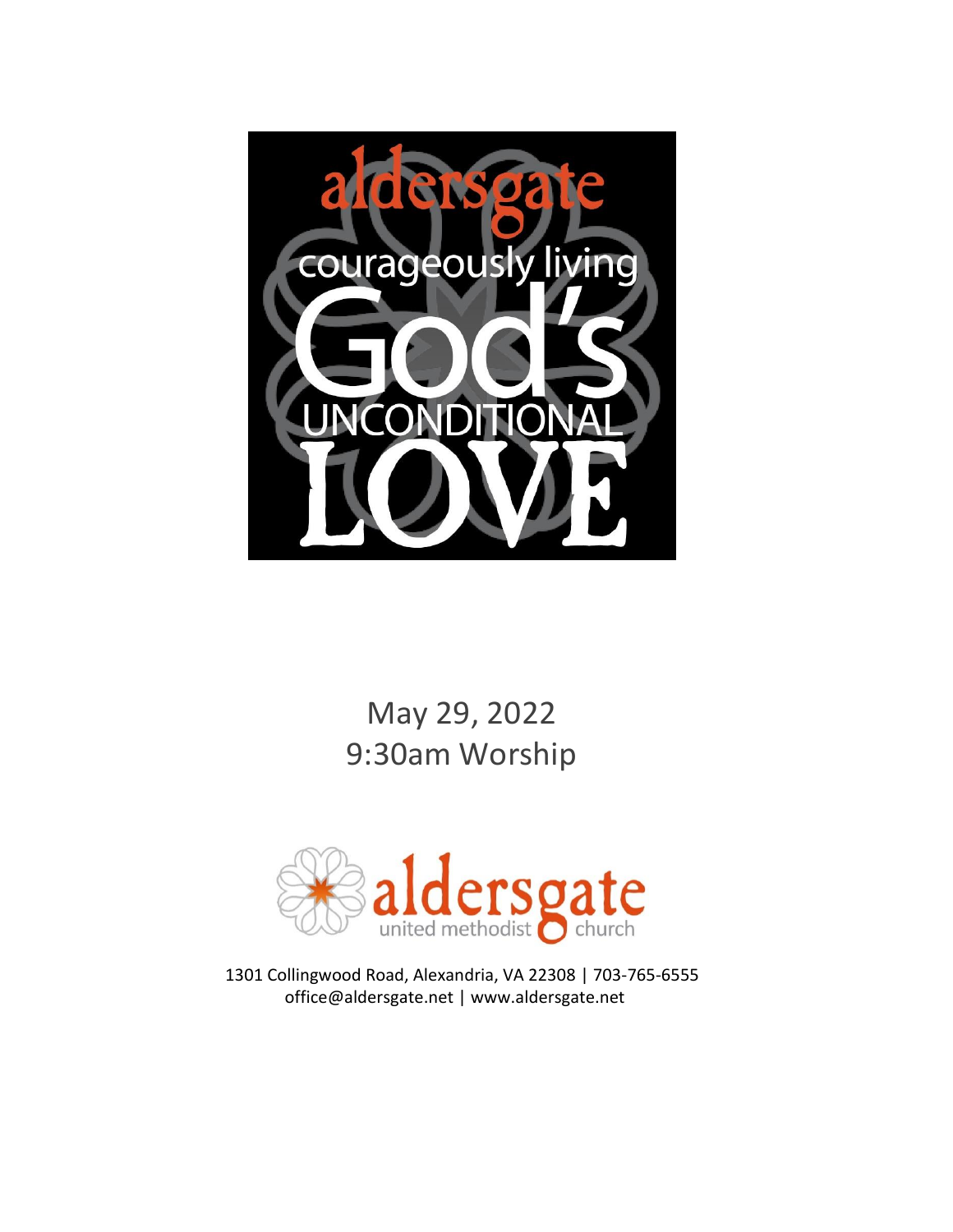# **Welcome to Worship at Aldersgate Church.**

## Gathering Music

### Welcome

### \* Singing

*Forever* • Words and music by Chris Tomlin **Give thanks to the Lord our God and King. His love endures forever. For he is good, he is above all things. His love endures forever. Sing praise, sing praise.**

**With a mighty hand and outstretched arm, his love endures forever. For the life that's been reborn, his love endures forever. Sing praise, sing praise. Sing praise, sing praise.**

**Forever God is faithful; forever God is strong. Forever God is with us. Forever, forever.**

**From the rising to the setting sun, his love endures forever. By the grace of God we will carry on. His love endures forever. Sing praise, sing praise. Sing praise, sing praise.**

**Forever God is faithful; forever God is strong. Forever God is with us. Forever. Forever God is faithful; forever God is strong. Forever God is with us. Forever, forever.** © 2001 worshiptogether.com songs | sixsteps Music | For use solely with the SongSelect Terms of Use | All rights reserved CCLI #2987967

*10,000 Reasons (Bless the Lord)* • Words and music by Jonas Myrin and Matt Redman **Bless the Lord, O my soul, O my soul; worship his holy name. Sing like never before, O my soul; I'll worship your holy name.**

**The sun comes up, it's a new day dawning, it's time to sing your song again. Whatever may pass, and whatever lies before me, let me be singing when the evening comes.**

**Bless the Lord, O my soul, O my soul; worship his holy name. Sing like never before, O my soul; I'll worship your holy name.**

**You're rich in love and you're slow to anger. Your name is great and your heart is kind. For all your goodness, I will keep on singing; ten thousand reasons for my heart to find.**

**Bless the Lord, O my soul, O my soul; worship his holy name. Sing like never before, O my soul; I'll worship your holy name.**

**And on that day, when my strength is failing, the end draws near, and my time has come; Still, my soul will sing your praise unending ten thousand years, and then forever more!**

**Bless the Lord, O my soul, O my soul; worship his holy name. Sing like never before, O my soul; I'll worship your holy name.**

**Bless the Lord, O my soul, O my soul; worship his holy name. Sing like never before, O my soul; I'll worship your holy name. Worship your holy name, Lord, I'll worship your holy name.**

© 2011 Said And Done Music | SHOUT! Music Publishing | sixsteps Music | Thankyou Music | worshiptogether.com songs | For use solely with the SongSelect Terms of Use| All rights reserved | CCLI #2987967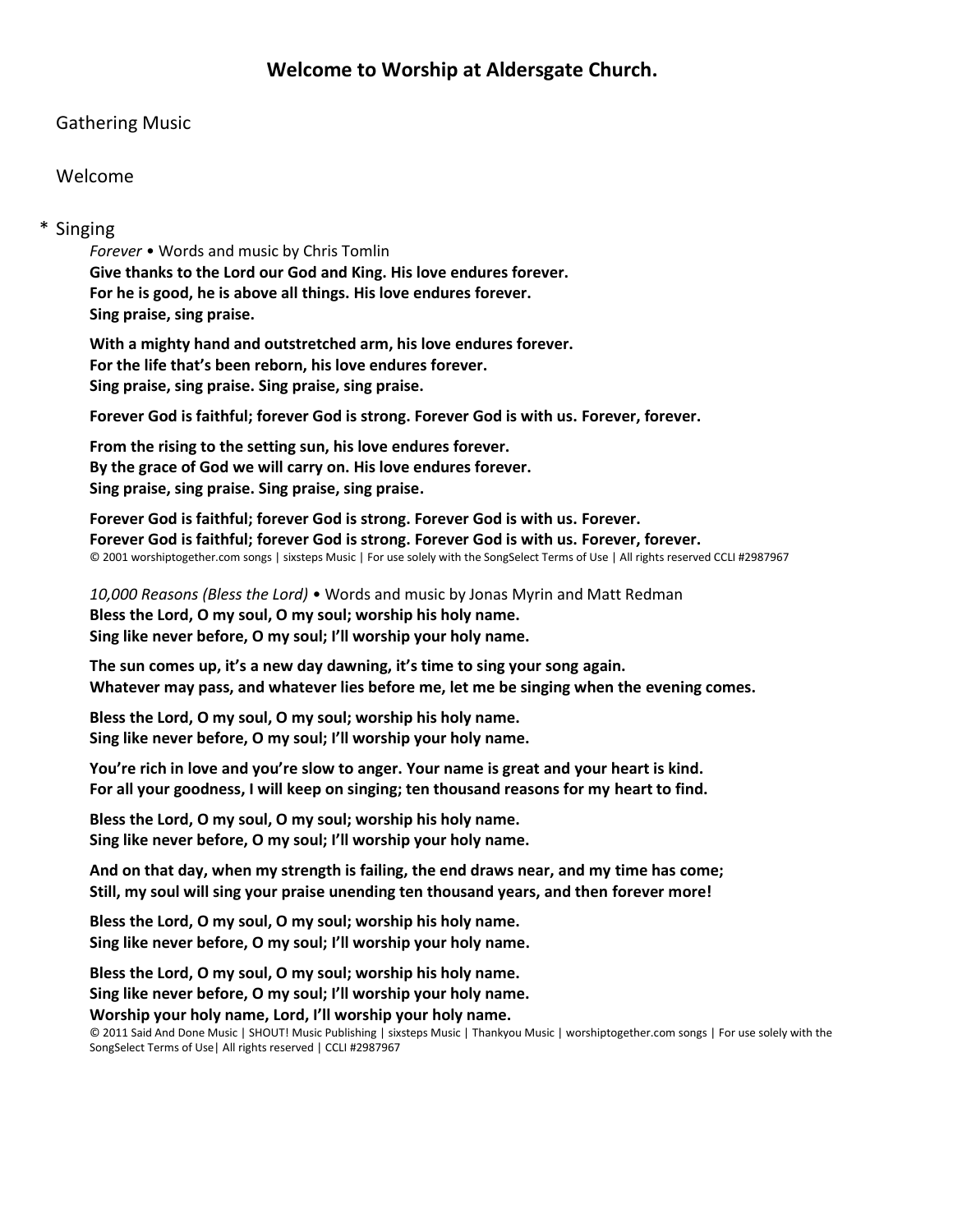# \* Opening Prayer | A Memorial Day Prayer

**We thank You for bringing us together at this Memorial Day celebration to acknowledge the debt we owe to the men and women of the United States military who have guarded this country with their lives. We especially honor those who lost their lives while defending this nation. They fought on land, at sea, and in the air, always understanding that they may not come back from the mission and accepting that as part of the job. They were willing to risk death to protect this land we hold so dear and the American people along with it. We thank them for their sacrifice and promise we'll carry on their legacy to ensure they did not die in vain. Father, we pray that You strengthen and protect all our military personnel who are serving presently and in the future. Give them the courage to face whatever comes, protect them in battle, and help them prosper in times of peace. Watch over their families, Lord, as You watch over us all. We put our trust and faith in You and even though we don't always understand Your ways, we accept that You have a plan for each and every one of us. Please help us fulfill our personal missions, whatever they may be. Amen.**

Community Time

Mortgage May Ministry Moment

\* Passing of the Peace

Receiving of Our Tithes and Offerings

Anthem | Journeys Band *Battle Belongs* • Words and music by Phil Wickham

\* Doxology

**Praise God, from whom all blessings flow; praise God, all creatures here below; Alleluia! Alleluia! Praise God the source of all our gifts! Praise Jesus Christ whose power uplifts! Praise the Spirit, Holy Spirit! Alleluia! Alleluia! Alleluia!**

\* Offertory Prayer

## Scripture

Listen for the word of God. Joshua 1:6-9

Be strong and courageous, for you shall lead this people to possess the land that I swore to their ancestors to give them. Only be strong and very courageous, being careful to act in accordance with all the law that my servant Moses commanded you; do not turn from it to the right hand or to the left, so that you may be successful wherever you go. This book of the law shall not depart out of your mouth; you shall meditate on it day and night, so that you may be careful to act in accordance with all that is written in it. For then you shall make your way prosperous, and then you shall be successful. I hereby command you: Be strong and courageous; do not be frightened or dismayed, for the Lord your God is with you wherever you go."

Sermon

**Courage For Our Time Randy Orndorff**